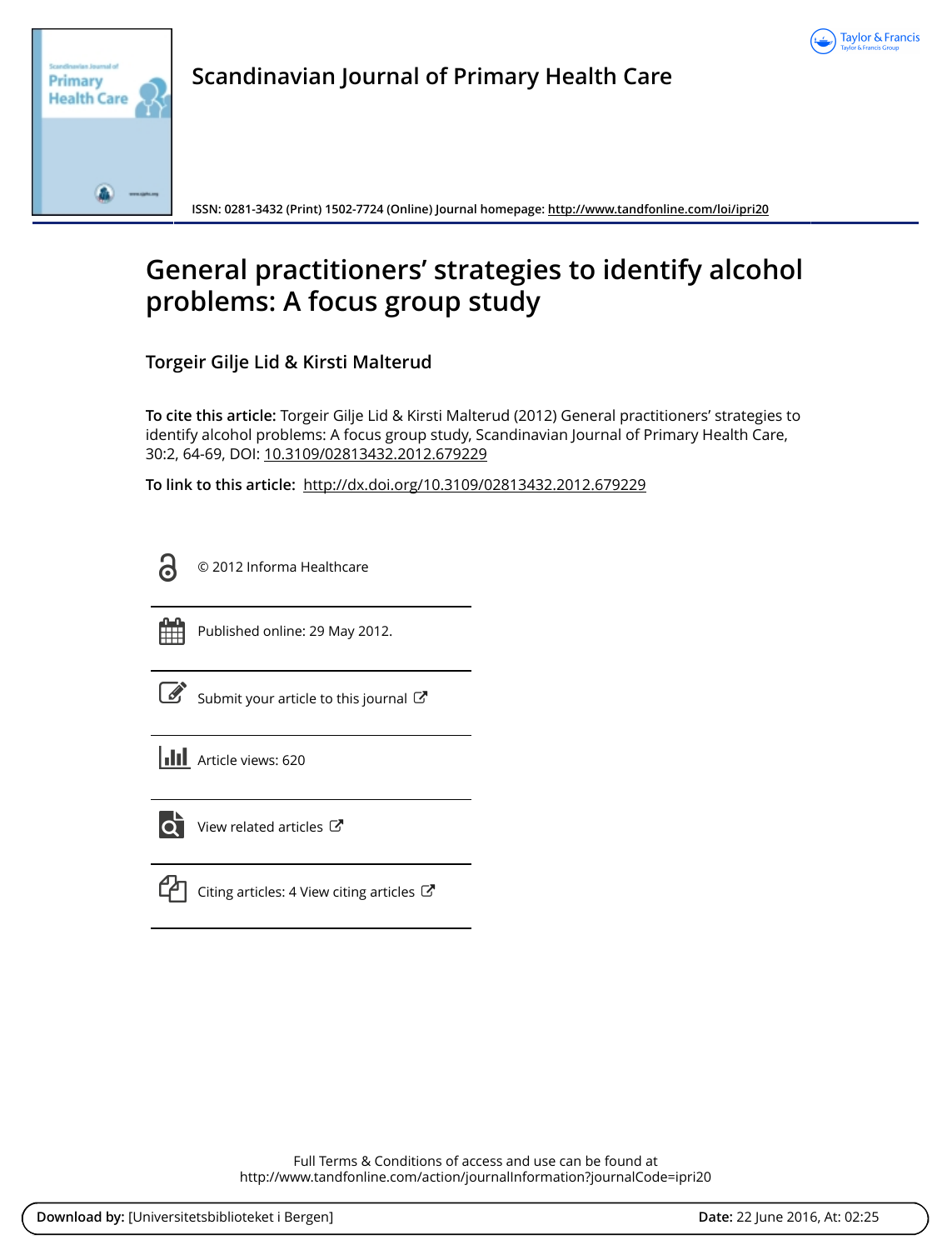## **ORIGINAL ARTICLE**

## General practitioners' strategies to identify alcohol problems: **A focus group study**

## TORGEIR GILJE LID<sup>1,2,3</sup> & KIRSTI MALTERUD<sup>1,2</sup>

<sup>1</sup> Research Unit for General Practice, Uni Health, Bergen, Norway, <sup>2</sup> Department of Public Health and Primary Health Care, *University of Bergen, Norway,and* <sup>3</sup>*Centre for Alcohol and Drug Research, Stavanger University Hospital, Norway* 

## **Abstract**

*Objective*. To explore general practitioners' (GPs') experiences with addressing alcohol in the consultation without prior invitation from the patient. *Design and setting.* Two focus group interviews were conducted with a purposive sample of 13 Norwegian GPs in the Stavanger region. Participants were invited to talk about situations where the doctor initiated discussion of alcohol. Systematic text condensation was applied for analysis. *Results*. Participants presented a broad range of examples of what made GPs initiate discussion of alcohol, how they brought up the subject, and what happened when they did so. Sometimes they were just acting on a hunch. Family members were also occasionally prompting the doctor to act, or recent serious incidents worked as cues for asking. Routinely taking or creating an opportunity to explore was also common. Directly confronting the patient was a challenging task, and the participants disclosed experiences of how this had been achieved. *Conclusions*. Pragmatic case-finding appears to be a field of competence which can be further developed, but should be adapted to the clinical setting and the GP's personal style. It is suggested that strategies for dealing with alcohol problems in general practice should be based on a proper understanding of this specific medical context, and be adaptable to different clinical situations and the individual patient.

**Key Words:** *Alcohol abuse , alcohol-related disorders , focus groups , general practice , preventive medicine , qualitative research* 

## **Introduction**

Alcohol is a major cause of trauma, social problems, illness, and premature deaths [1,2], and there is growing concern about this in several countries [3,4]. In Norway the annual per capita alcohol consumption  $($ >15 years) was 4–5 litres of pure alcohol for more than three decades, before a steady increase to 6.7 litres in 2009 [5].

Systematic reviews indicate that screening and brief intervention (SBI) for alcohol problems in primary care is effective, at least in male patients [6,7]. SBI implies general screening of every patient for risky and harmful drinking, subsequently offering brief interventions to patients identified [8]. When SBI is applied in general practice, however, doctors object that the required procedures are out of place, distorting the clinical interaction  $[9-11]$ . A systematic review demonstrated that the number needed to screen may be very high [8]. A recent qualitative study on barriers to SBI for alcohol problems in general practice confirmed that doctors often experience a negative effect of screening on the doctor-patient relationship [12]. General screening is not viewed by GPs as a suitable strategy regarding alcohol problems, yet they often feel responsible and intervene when encountering alcohol-related conditions [9,12– 15]. According to Nygaard et al. [14], GPs saw treatment of alcohol problems as their primary task, not prevention.

Both authors are GPs. The first author has a longtime interest in psychiatry and substance abuse. The second author has for decades performed extensive research on vulnerable issues like humiliation and shame, with a special interest in patient experiences. Our aim was to explore and describe what made the doctors initiate discussion of alcohol, how they brought up the subject, and what happened when they did so without prior invitation from the patient.

*(Received 29 April 2011; accepted 18 December 2011)* 

ISSN 0281-3432 print/ISSN 1502-7724 online © 2012 Informa Healthcare DOI: 10.3109/02813432.2012.679229

Correspondence: Torgeir Gilje Lid MD, Heskestadveien 11, N-4015 Stavanger, Norway. Tel: +47 90060656. E-mail: giljelid@gmail.com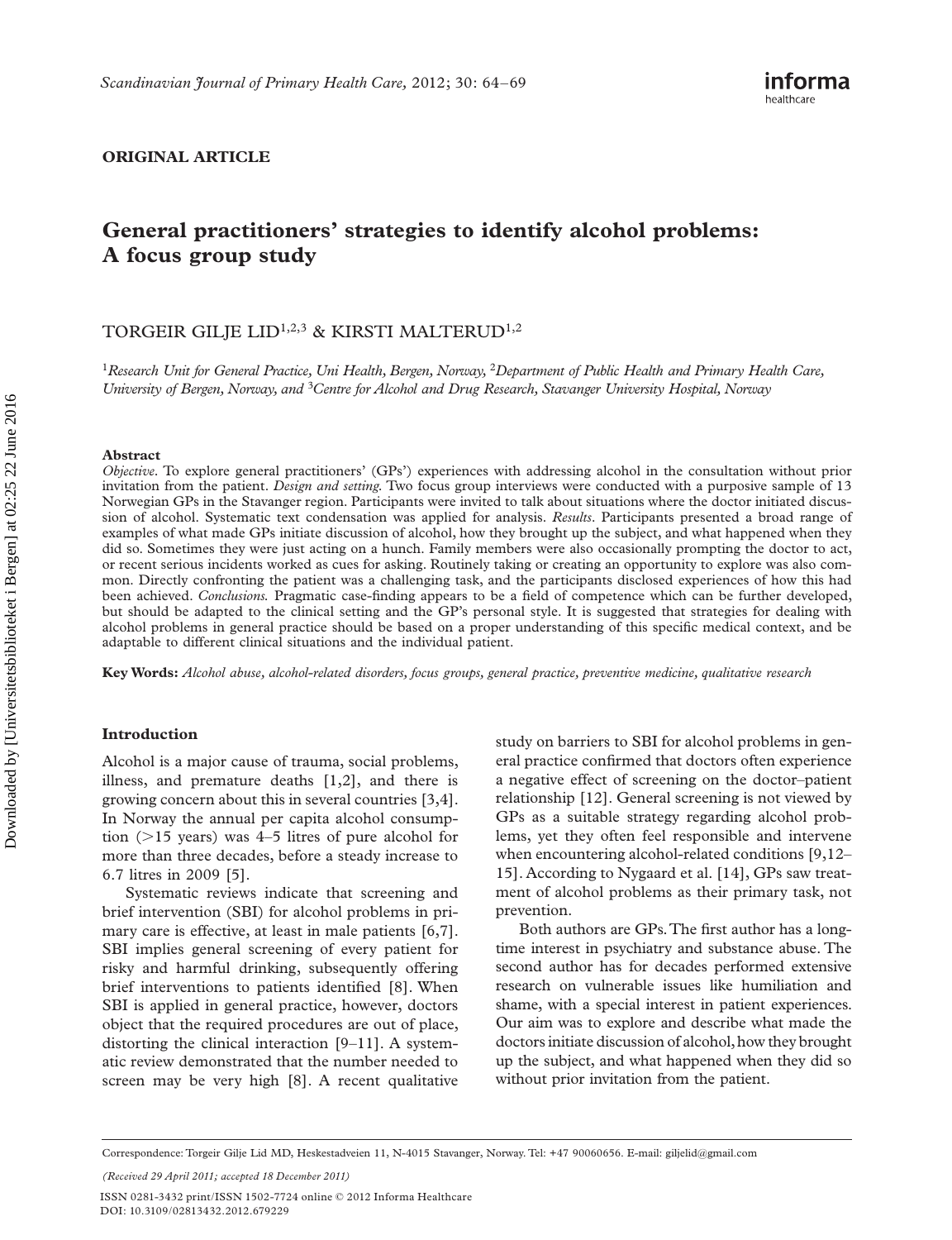- Research has shown that GPs do not perform screening and brief interventions (SBI) for alcohol problems as recommended, but that they see identification and treatment of alcohol problems as their responsibility.
- This study gives many examples of strategies used by GPs to initiate talk about alcohol prior to the patients' invitation or consent, both routinely and on indication.
- The participants seem to pursue alcohol problems actively, with strategies adapted to the clinical setting and their personal style.
- These examples represent promising potentials for further development of strategies beyond SBI for dealing with alcohol problems in general practice.

## **Material and methods**

Data were drawn from two focus groups with six and seven participants (Table I), and each group was interviewed once. All GPs in the Stavanger region received an invitation via the hospital's practice consultants, but most participants were recruited later on after repeated and purposive invitations to a number of doctors, selected mainly on the basis of different levels of experience and location. We conducted one session (90 minutes) with each of the groups. The first group was composed mainly of experienced doctors and the second group mainly of younger doctors, the latter also with a majority of women. A moderator (KM in the first group and TGL in the latter) called for stories about specific situations where the doctor had initiated discussion of alcohol prior to the patient's consent. The moderator asked for failures as well as successes.

The interviews were recorded on audio-files, and transcribed verbatim by TGL. Analysis was conducted as collaborative negotiations between the two

Table 1. Sample distribution.

| Category      | Variables | n              |
|---------------|-----------|----------------|
| Gender        | Female    | 8              |
|               | Male      | 5              |
| Age           | $18 - 29$ | 0              |
|               | $30 - 39$ | 5              |
|               | $40 - 49$ | 3              |
|               | $50 - 59$ | $\overline{4}$ |
|               | > 60      |                |
| Practice type | Solo      |                |
|               | Group     | 12             |
| Location      | City      | 10             |
|               | Town      | $\mathbf{2}$   |
|               | Village   | 1              |

authors. We used systematic text condensation inspired by Giorgi [16,17], reading all the material initially to obtain an overall impression. Then we identified meaning units representing different aspects of the participants' experiences of initiating conversations about alcohol, and coded for these. Next, the contents of each coded group were condensed, and finally we summarized the contents of each code group to generalize descriptions and concepts concerning discussion of alcohol, how they brought up the subject, and what happened when they did so.

## **Results**

Participants shared experiences of initiating discussion of alcohol, without prior invitation from the patient. Sometimes they were just acting on a hunch. Family members were also occasionally prompting the doctor to act, or recent serious incidents worked as cues for asking. Routinely taking or creating an opportunity to explore, for example with health certificates or when encountering new patients, was also common. Directly confronting the patient appeared to be a challenging task, and the participants disclosed experiences of how this had been achieved. These findings are elaborated below, illustrated by selected quotations with participants' names anonymized as pseudonyms.

## *Acting on a hunch or on a cue*

Participants described a broad range of situations where the patients' behaviour made them aware of alcohol issues. The GP's concern could be prompted by patients' repeated demands for sick leave, skipping appointments, or not keeping up appearances. Several participants agreed that it was difficult to ask about alcohol consumption if they knew that the patient was having a hard time. One experienced doctor told of how she instead sometimes asked about anxiety or depression. If this was confirmed, she continued asking whether the patient was one of those who felt that a glass of wine relieved their problems. "Sliding in sideways", she called it. Some doctors stated that it was easy to forget alcohol if they just had a vague feeling that something was not right. One experienced GP said, when he responded to a story where depression and an alcohol problem had been overlooked:

I think that when I just have a feeling that there's something I can't grasp, something is missing, then that's maybe a reason to ask about alcohol. (Tony)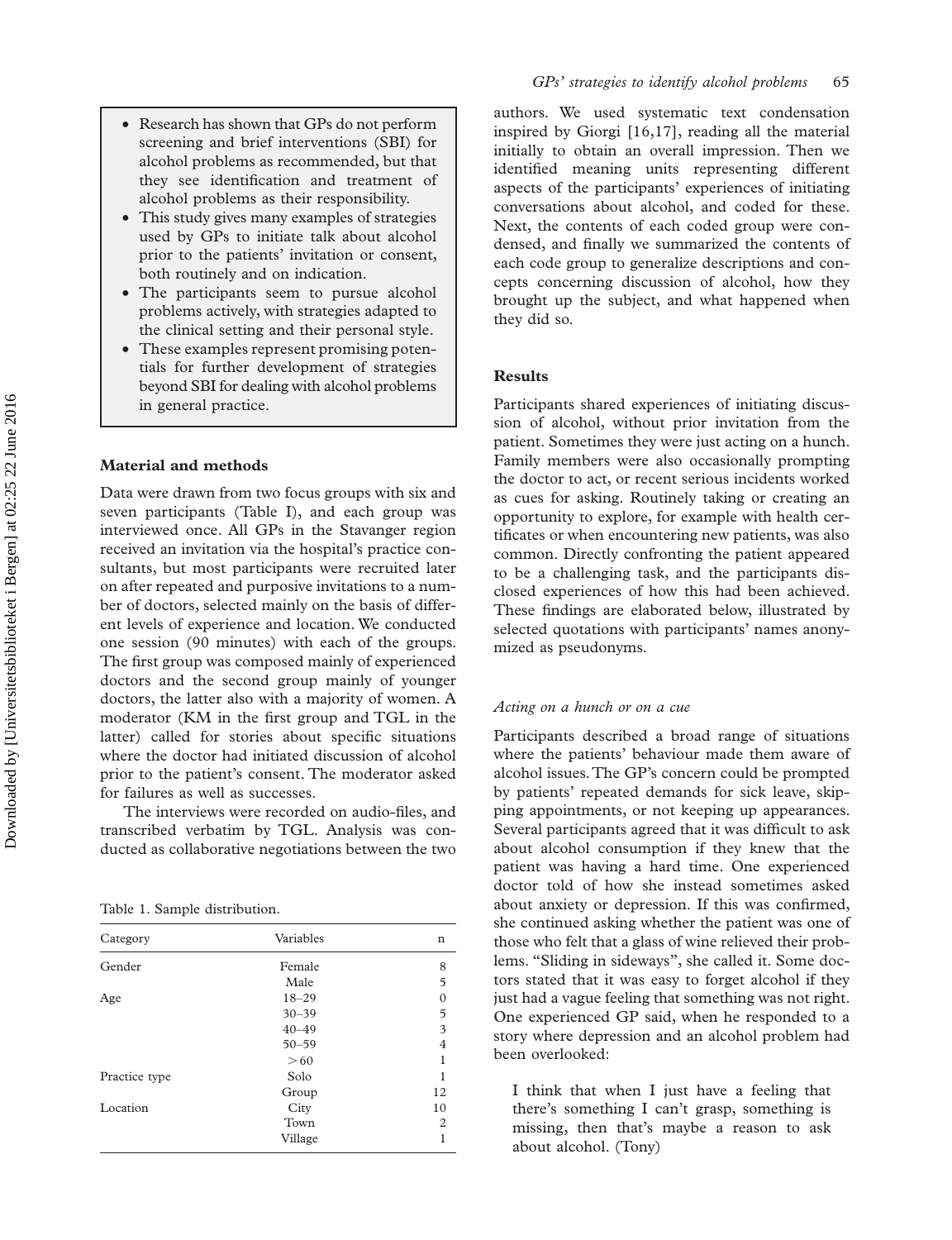Stories about how family members prompted the doctor to confront the patient with their concern were not uncommon. The participants agreed that it was essential to be allowed by the family members to address their worries directly when talking to the patient. If not, they would not want to learn about their worries. Another experienced GP commented:

I believe, or [--] I've experienced, that when someone is complaining that their spouse is drinking, it really *is* a problem. (Gordon)

Some of the stories dealt with serious incidents regarding alcohol-related conditions. It was common to discuss hospital reports with the patients, telling them that the admission obviously was caused by excessive alcohol intake. Often the patients trivialized the incident. One GP explained that he then tried to use what he remembered from screening tools, asking the patient what others around him felt about his drinking pattern. Many of the participants said that they were quite frank with the patients. An experienced doctor stated:

One thing that prompts me to ask about alcohol consumption without the patient introducing the subject is if they've had accidents, if they've fallen at home  $[-]$ . I must admit that since I'm from  $[--]$ , I don't (hesitate) to ask "Were you very drunk?". (Marie)

## *Routinely taking or creating an opportunity to explore*

Several participants stated that they usually included alcohol in discussions about hypertension or other changes in biological parameters. This could represent a starting point for talk about potential causes of their problems, with alcohol as one option. Others employed similar strategies, emphasizing that this is quite different from declaring that the patient has an alcohol problem. A senior GP exemplified:

And then he [--] complained of his diarrhoea … with certain symptoms I normally say " May I ask you about alcohol, how do you deal with alcohol?"

…That was clearly a positive turn of events –he was obviously relieved by having this problem addressed. (Helen)

Many participants felt a greater legitimacy when asking patients about alcohol in the context of certificates for offshore work or driving, because of the obligation to consider the needs of the community. But some of the participants contrasted this when stating that such situations could also be delicate, because there is more at stake for the patient. One of the younger participants said:

...about certificates for offshore work and driving and such, that's not the optimal situation to ask about alcohol consumption, really. It has to be done, but you're really asking "do you have alcohol as a reason to lose your job, or do you have another reason to lose your job?" (George)

Some doctors, more often the younger ones, explained how they routinely used the electronic patient record's (EPR) section for personal data as an opportunity to ask about alcohol when seeing a new patient. The most widely used EPR in the Stavanger region includes stimulants as a paragraph in the overview section. The participants sharing this habit explained that it was much easier to ask about alcohol without any obvious reason when it was an integral part of questions about health and lifestyle. Others compared this with patient-initiated health check-ups and the initial antenatal visit. One young doctor explained:

…or you make yourself a mandate, you create a situation where taking laboratory tests comes naturally, [--] in a way build up a situation, where it's natural to address it. (George)

## *Confronting the patient*

In addition to more or less strategic ways of asking, it was not uncommon to confront the patient more directly. One doctor reported asking bluntly "How much do you drink?" to patients wanting repeated sick leaves, and then spoke of how he once continued asking in the following consultations, although the patient denied drinking. Quite often asking directly resulted in straightforward reports of consumption. Some felt that if the relationship with the patient was good, then they could be more straightforward. A male, experienced GP said:

(I) think  $\dots$  that if I'm too direct, too harsh, then they might not come back again at all. And if one beats too much around the bush and time goes by, and then years go by, them drinking more and more. (Tony)

Some of the participants, mostly the experienced ones, were concerned about young adults' alcohol consumption. They were especially concerned about young women and the risks they expose themselves to when drunk. However, they found it difficult to confront young adults with this, because of the great discrepancy between the amounts they drank and the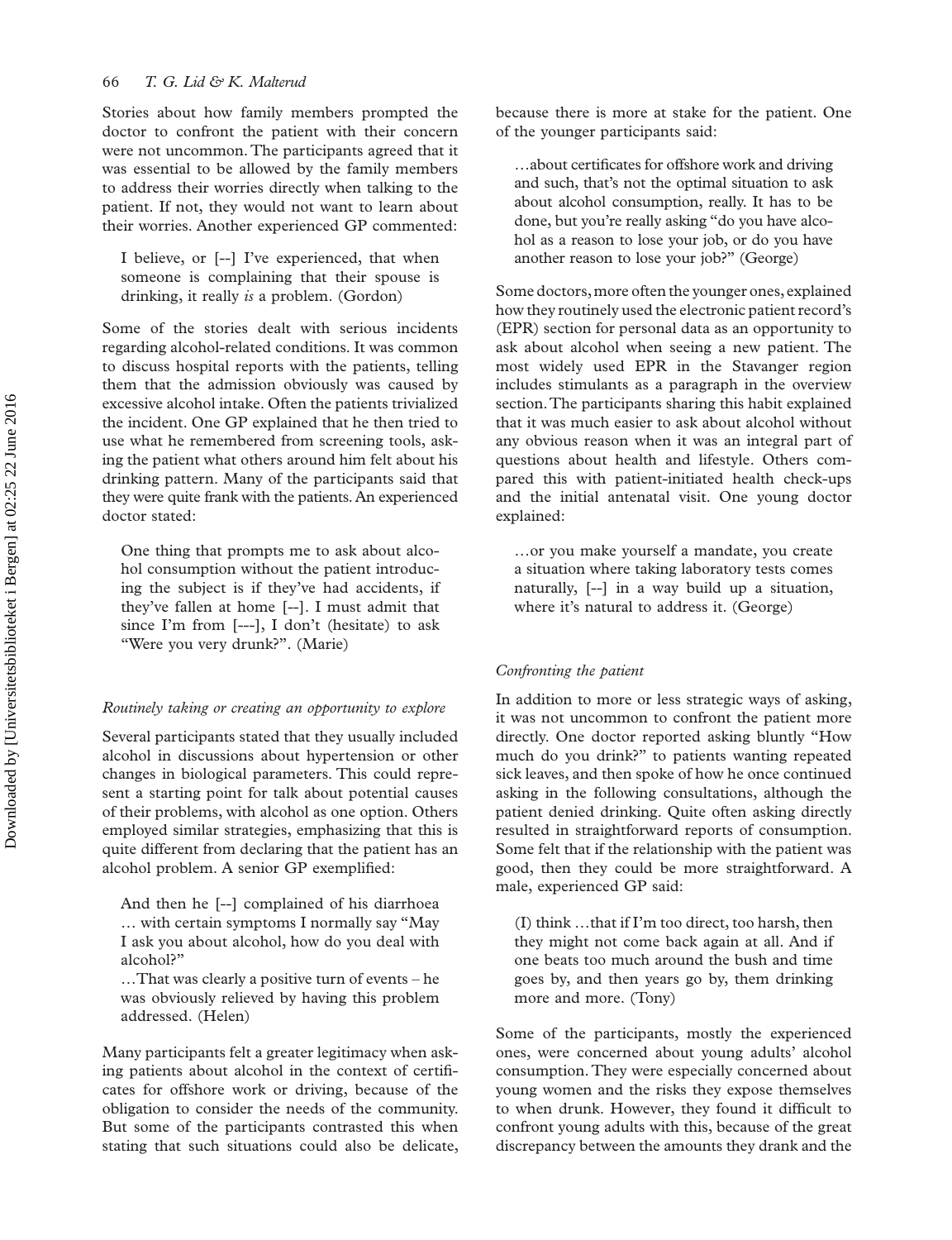Then I told her "You must remember to count how much you're drinking and you should never drink more than four glasses", and the patient just laughed out loud, she found it trifling. (Helen)

## *Does it really matter at all?*

Ambivalence on alcohol initiatives was common among the participants, and one doctor reported that she sometimes felt that things said in the consultation could be paramount, but on other days she wondered whether it would actually make a difference. But many shared the belief that dribs and drabs regarding alcohol, presented when relevant, in the long run had an effect. Several told of patients where they had suspected an alcohol problem for many years, but had never got the patient to talk about it. One participant spoke of how she sometimes asked the patient to write down their life story, and, when reporting a case where this was not successful, said:

I haven't managed to, the alcohol problem, sort of get it, but I suspect that it's there, but  $[I]$ haven't cracked the code. (Sophie)

Denial was common among patients, and sometimes very prompt. Some participants had experienced patients getting angry, but skipping follow-up was more frequent. Many worried about alienating the patient. A young, female participant explained how she was told by an elderly man that she was too young to talk to him about alcohol. The participants agreed that denial or trivializing responses from the patient made it more difficult to ask again later. A younger, female doctor said:

...when you've raised the issue and asked once it's perhaps even more difficult to raise it again …so how do you raise [the question] the second time, then? (Irene)

A broad range of participants presented stories where their interventions had helped patients reduce drinking and improve their health and everyday life, even sometimes becoming totally abstinent. A young, male doctor told of an offshore worker in the oil industry, where excessive drinking was discovered because of a lack of normalization of liver enzymes after a septicaemia. He concluded:

I really believe that he hadn't thought about this himself, he's a typical offshore worker who's sober when offshore and therefore doesn't see it as a problem that they drink a lot when they're home. But when we've talked a little about it, he's actually realised that he had a problem with both raised liver enzymes and emerging fatty liver. But he's been back twice after that and has reduced his [alcohol] consumption considerably. (David)

## **Discussion**

GPs involved in this study presented various strategies to reveal alcohol problems. Actions were prompted by symptoms, incidents, gut feeling, or simply routine. They did not use validated screening procedures as such, but pragmatic case finding, tuned for the clinical setting. Below, we discuss the strengths and limitations of the study design and the impact of our findings.

## *Sample and preconceptions*

We recruited a purposive sample of local GPs, aiming for variation regarding experience, location, and gender. After the first open invitation, repeated invitations were sent to selected groups of doctors. Our sample is diverse on demographic variables, and none of the participants hold positions in units working specifically with substance abuse. GPs in the area were invited individually, thus avoiding the problem of established group dynamics. Apart from a majority of participants practising in cities, the participants do not differ systematically from Norwegian GPs as a group [18].

We aimed for exploration of strategies used in general practice, but not for prevalence or the complete range of potential strategies. The participants ' stories represent their recollections of what prompted them to enquire about alcohol, how they did it and what happened, as well as their reflections on both their own and other participants' actions.

Our preconception, based on earlier research  $[13 - 14, 19 - 20]$ , was that although GPs feel responsible for identification and treatment of alcohol problems, they rarely use validated SBI procedures. In the interviews we therefore asked specifically for experiences of initiating discussion of alcohol prior to the patient's consent. The participants presented a variety of examples of what prompted the intervention and how they performed it.

We planned for two groups, with the option of arranging a third group. According to a recent review of the literature  $[21]$ , two to five groups is a common recommendation. The research literature and textbooks diverge when it comes to recommendations for sample size in focus-group interviews. Most authors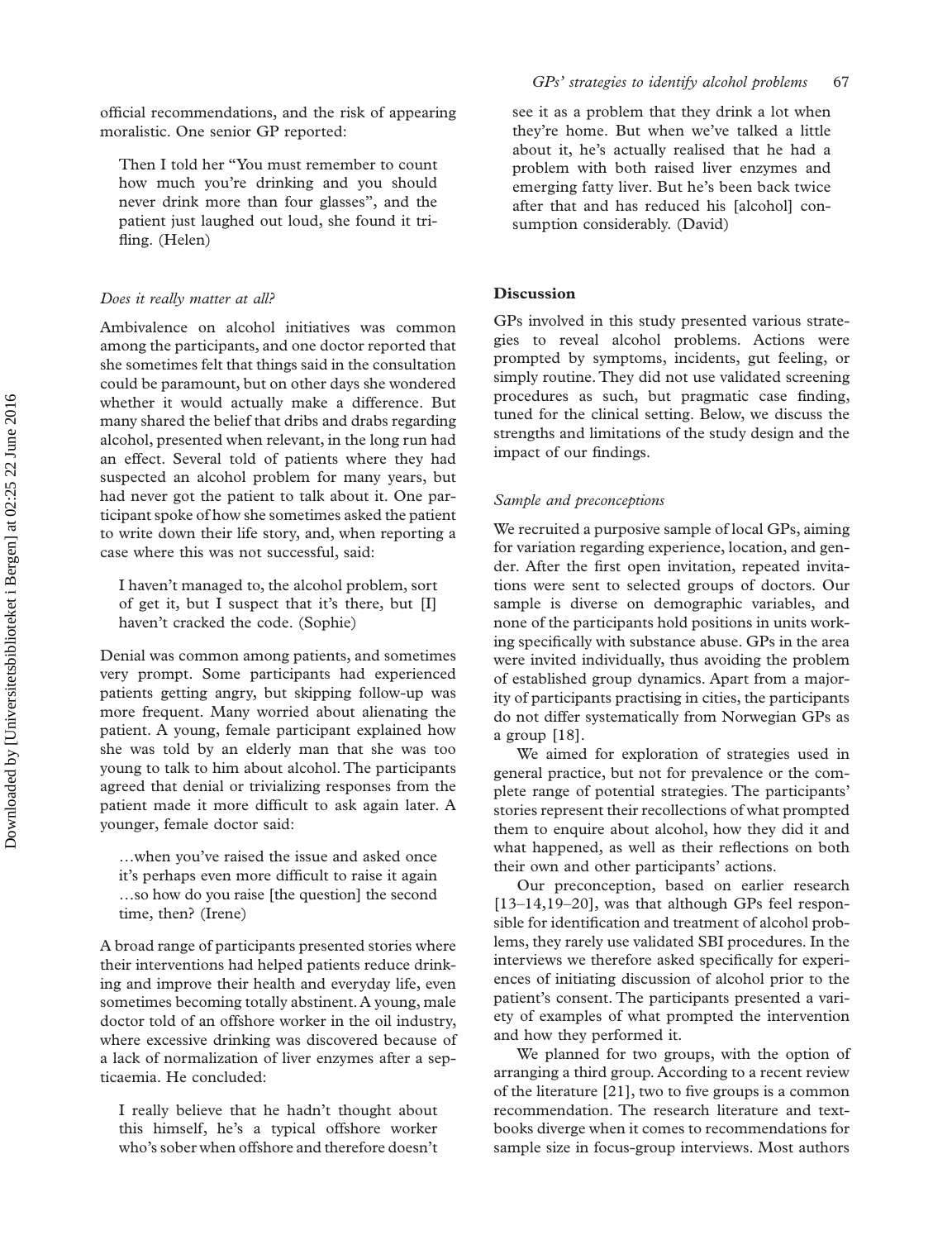point out that there is no magic number. The important question is whether the research question is adequately answered  $[18, 22-23]$ .

After conducting the two first groups, we critically read through the transcripts and found the material abundant in relevant events, sufficient for analysis. Analysis demonstrated a broad range of findings, the second group primarily elaborating on the findings from the first group. The material from the two groups consists of many different events and experiences where the doctor, because of situationspecific or patient-specific factors, decided to address alcohol without prior invitation from the patient. We concluded that the data were sufficiently saturated, enabling an exploration of GPs' experiences of initiating talks about alcohol.

## *Pragmatic case-finding – an underestimated strategy?*

Analysis supported earlier findings that GPs see the identification and treatment of alcohol problems as their responsibility, and furthermore that they do not see general screening as a suitable strategy for this purpose  $[13-14,24]$ . None of the participants reported using formal screening procedures, but several gave examples of informal screening strategies. Some doctors, and more commonly younger ones, were routinely asking about alcohol consumption when encountering a new patient. It was also common to screen patients attending for certificates or licences.

As in previous research [9,13,15,24], participants in our study were alert when encountering incidents or clinical problems highly indicative of alcohol problems. More importantly, they were also often alert in situations that were more vague, where the link between symptom or situation and alcohol consumption is far from obvious. They demonstrated awareness of many different patient and situational factors suggesting when it is appropriate to address alcohol – an awareness we think is crucial [25].

Our study adds to previous knowledge by exploring how GPs adapt different strategies for case-finding to the clinical setting and their personal style. This pragmatic case finding might be a powerful tool in general practice, and warrants further study and development. Landstrom et al. describe the transition of deliberate, favourable strategies into personal style as a key aspect of professional development [26], and the participants in our study give examples of this. Although our sample is restricted, the stories presented suggest that GPs are actively pursuing alcohol problems, and that they are using a range of different strategies [12,14].

There are, however, ethical considerations concerning lifestyle interventions in general practice. The clinical encounter entails inherent risks for humiliation or disempowerment, as the problem at hand is often defined by the helper instead of the patient  $[27-29]$ . Many participants in our study pursued the issue, even after the patient denied any alcohol problem. They were ambivalent, focusing both on the risk of alienation, and on the risk of worsened health if they backed off. They were very concerned about the missed opportunities, and many shared the feeling that there were both patients they did not manage to identify, and patients identified who declined any help. At the same time they were aware of the dilemma of how to address alcohol in ways that actually might help the patient to gain better health.

GPs try to preserve the patient's dignity while intervening towards lifestyle problems, but also sometimes intentionally trigger feelings of guilt and shame to promote change [30]. Imposing negative feelings to promote change is an ethically problematic strategy, and probably not as effective as more autonomy-supportive strategies [31]. Another recent study suggests a framework for developing more patient-centred strategies, incorporating the different aspects of the patient's life world [29]. Patients with weight problems want their doctor to address their obesity, but in a respectful manner [32,33]. Weight problems and alcohol problems are sensitive lifestyle issues, as they both signify a loss of control. We suggest that sensitive issues should be handled with great consideration in order to remain within a patient-centred framework, where empowerment can be promoted [27].

## **Implications**

Our study demonstrates the potential for development of better adapted strategies for dealing with alcohol problems in general practice than SBI. Our findings suggest that strategies further elaborated from this experiential knowledge might improve GPs ' identification of as well as methods of dealing with alcohol-related health problems. Such strategies should be based on a proper understanding of GPs ' working styles, and aimed at offering varied approaches to the specific clinical situation and the individual patient. The pragmatic case-finding we have presented gives examples of strategies well suited for general practice, and warrants further studies and development.

#### **Acknowledgements**

Participants in this study remain anonymous, but the authors would like to thank them for their time and effort. Thanks are also offered to research leader Sverre Nesvåg at Alcohol and Drug Research Western